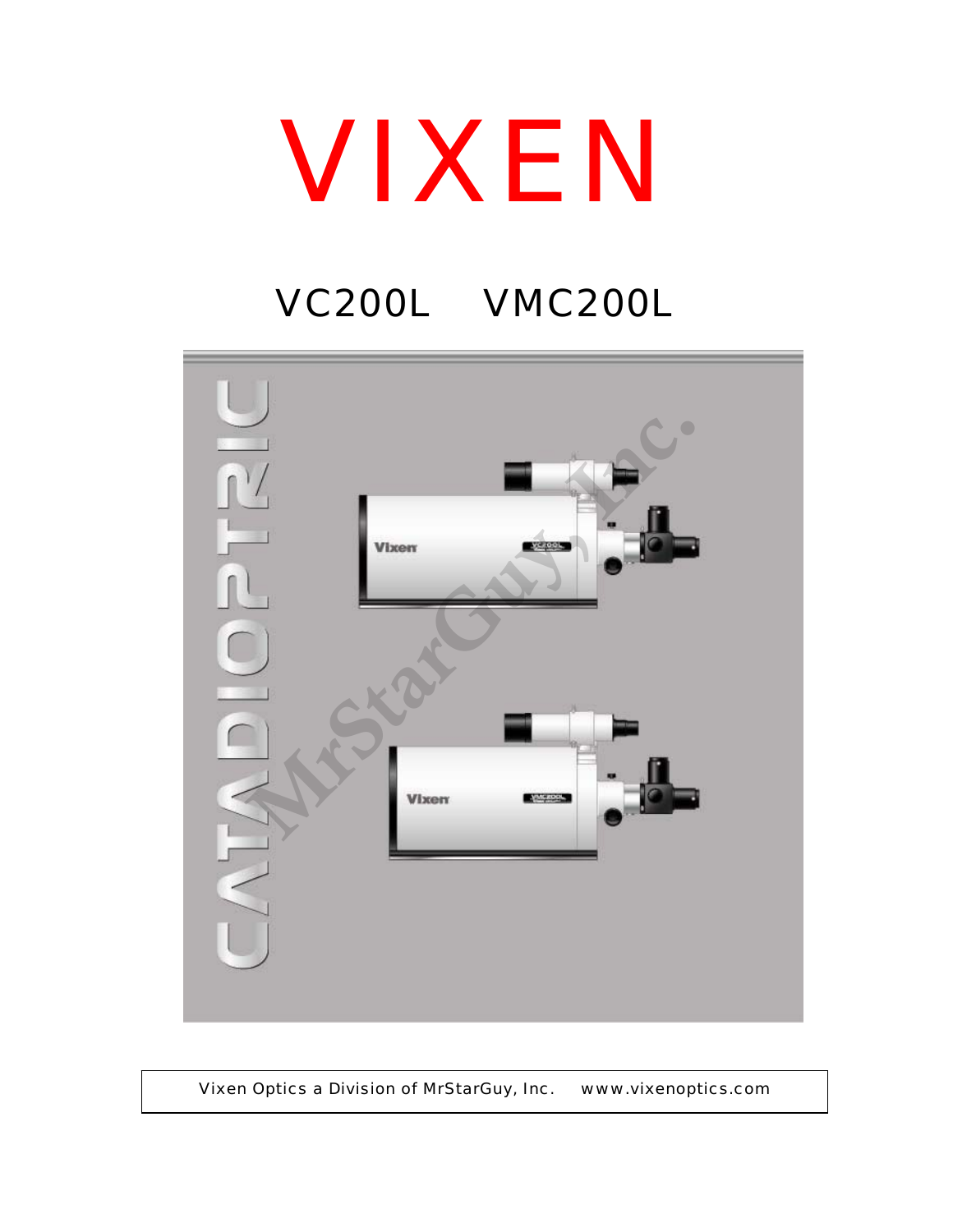| <b>PREFACE</b>                                                                                                | Thank you very much for your purchase of a Vixen astronomical telescope                             |                                 |  |  |  |
|---------------------------------------------------------------------------------------------------------------|-----------------------------------------------------------------------------------------------------|---------------------------------|--|--|--|
|                                                                                                               | This manual applies to the VC200L and VMC200L telescopes. You may occasionally find descriptions in |                                 |  |  |  |
| the text not relevant to your particular model. Read the instructions for your mount along with this          |                                                                                                     |                                 |  |  |  |
| manual if you purchased the telescope as a complete package.                                                  |                                                                                                     |                                 |  |  |  |
|                                                                                                               |                                                                                                     |                                 |  |  |  |
| <b>WARNING!</b>                                                                                               |                                                                                                     |                                 |  |  |  |
|                                                                                                               | Never look directly at the sun with the telescope or its finder or guide scope.                     |                                 |  |  |  |
|                                                                                                               | Permanent and irreversible eye damage may result.                                                   |                                 |  |  |  |
| <b>CAUTION</b>                                                                                                | Do not leave the optical tube uncapped in the daytime. Sunlight passing through the                 |                                 |  |  |  |
|                                                                                                               | telescope or finder scope may cause a fire.                                                         |                                 |  |  |  |
|                                                                                                               | Do not use the product while moving or walking, injuries could result from a collision              |                                 |  |  |  |
|                                                                                                               | with objects or from stumbling or falling.                                                          |                                 |  |  |  |
|                                                                                                               | Keep small caps, plastic bags, or plastic packing materials away from children. These               |                                 |  |  |  |
|                                                                                                               | may cause a danger of swallowing or suffocation.                                                    |                                 |  |  |  |
|                                                                                                               | Do not use the product in a wet environment and do not handle with wet hands.                       |                                 |  |  |  |
|                                                                                                               |                                                                                                     |                                 |  |  |  |
| <b>HANDLING AND STORAGE</b>                                                                                   |                                                                                                     |                                 |  |  |  |
|                                                                                                               | Do not leave the product inside a car in bright sunshine or in other hot places. Keep               |                                 |  |  |  |
|                                                                                                               | any strong heat sources away from the product.                                                      |                                 |  |  |  |
|                                                                                                               | When cleaning, do not use solvents such as paint thinner or similar products.                       |                                 |  |  |  |
|                                                                                                               | Do not expose the product to rain, water, dirt or sand.                                             |                                 |  |  |  |
|                                                                                                               | Avoid touching any lens or mirror surfaces directly with your hands. In case a lens or              |                                 |  |  |  |
|                                                                                                               | mirror becomes dirty with fingerprints or general smears, gently wipe it using a                    |                                 |  |  |  |
|                                                                                                               | commercially available lens cleaner and a lens cleaning paper or cloth, or consult your             |                                 |  |  |  |
|                                                                                                               | local Vixen Optics dealer.                                                                          |                                 |  |  |  |
|                                                                                                               | Blow off dust on lenses using a commercially available blower brush. Do not use                     |                                 |  |  |  |
|                                                                                                               | compressed air.                                                                                     |                                 |  |  |  |
|                                                                                                               | For storage, keep the product in a dry place and do not expose to direct sunlight.                  |                                 |  |  |  |
|                                                                                                               |                                                                                                     |                                 |  |  |  |
| SETTING UP THE TELESCOPE- Refer to your mount instructions along with this manual.                            |                                                                                                     |                                 |  |  |  |
| <b>ATTACHING THE TELESCOPE TUBE TO THE MOUNT</b>                                                              |                                                                                                     |                                 |  |  |  |
|                                                                                                               | Loosen both the dovetail-plate lock screw and                                                       | <b>Optical Tube</b>             |  |  |  |
| Carry Handle<br>safety screw until the tips of these screws no longer<br><b>Finder Scope Bracket Receiver</b> |                                                                                                     |                                 |  |  |  |
| Piggyback Camera Mount<br>extended into the inner part of the dovetail block.                                 |                                                                                                     |                                 |  |  |  |
| <b>Finder Scope</b><br>Slide the dovetail mounted scope into the dovetail<br>Adjustment Knob                  |                                                                                                     |                                 |  |  |  |
| mounting block as shown in the figure. Tighten the<br><b>Lock Screws</b><br>Dovetail                          |                                                                                                     |                                 |  |  |  |
| dovetail lock screw (centered on the notch) onto                                                              |                                                                                                     |                                 |  |  |  |
| Safety Screw<br>the dovetail tube plate until snug.<br><b>Focus Kno</b><br><b>Lock Screw</b>                  |                                                                                                     |                                 |  |  |  |
| <b>Rack and Pinion Focuser</b><br>Then tighten the small chrome safety screw onto                             |                                                                                                     |                                 |  |  |  |
| the dovetail mounting block until snug.                                                                       |                                                                                                     |                                 |  |  |  |
|                                                                                                               |                                                                                                     | <b>Focus Tension Adjustment</b> |  |  |  |
|                                                                                                               |                                                                                                     |                                 |  |  |  |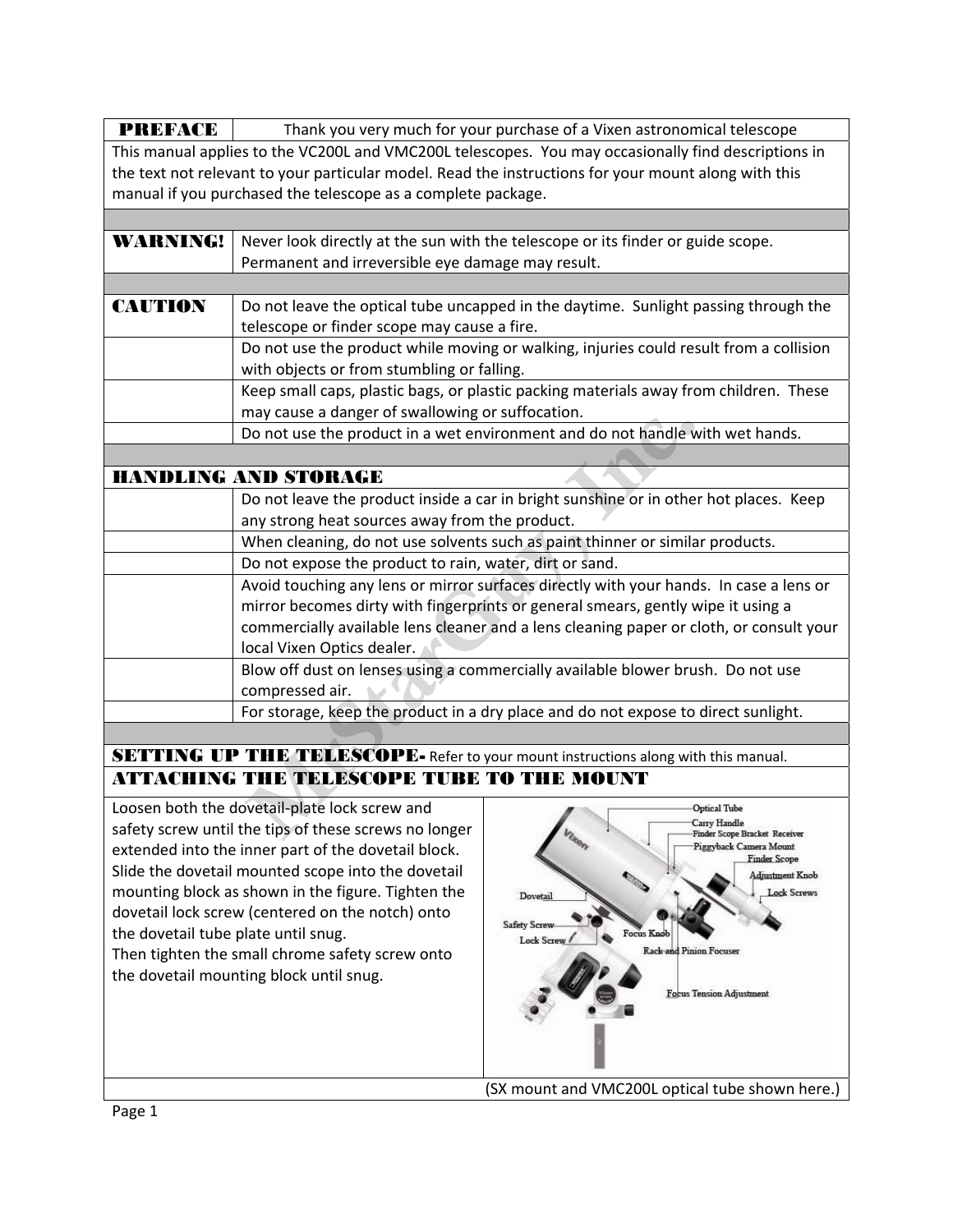## ATTACHING THE FINDER SCOPE

Loosen the finder bracket lock screw on the telescope's finder bracket shoe. Attach the finder scope as shown in the figure and tighten the finder bracket lock screw securely.

## ACCESSORY CHART

You may need an eyepiece as sold separately. The telescope does not come with the eyepiece as standard accessory unless you purchased a package.